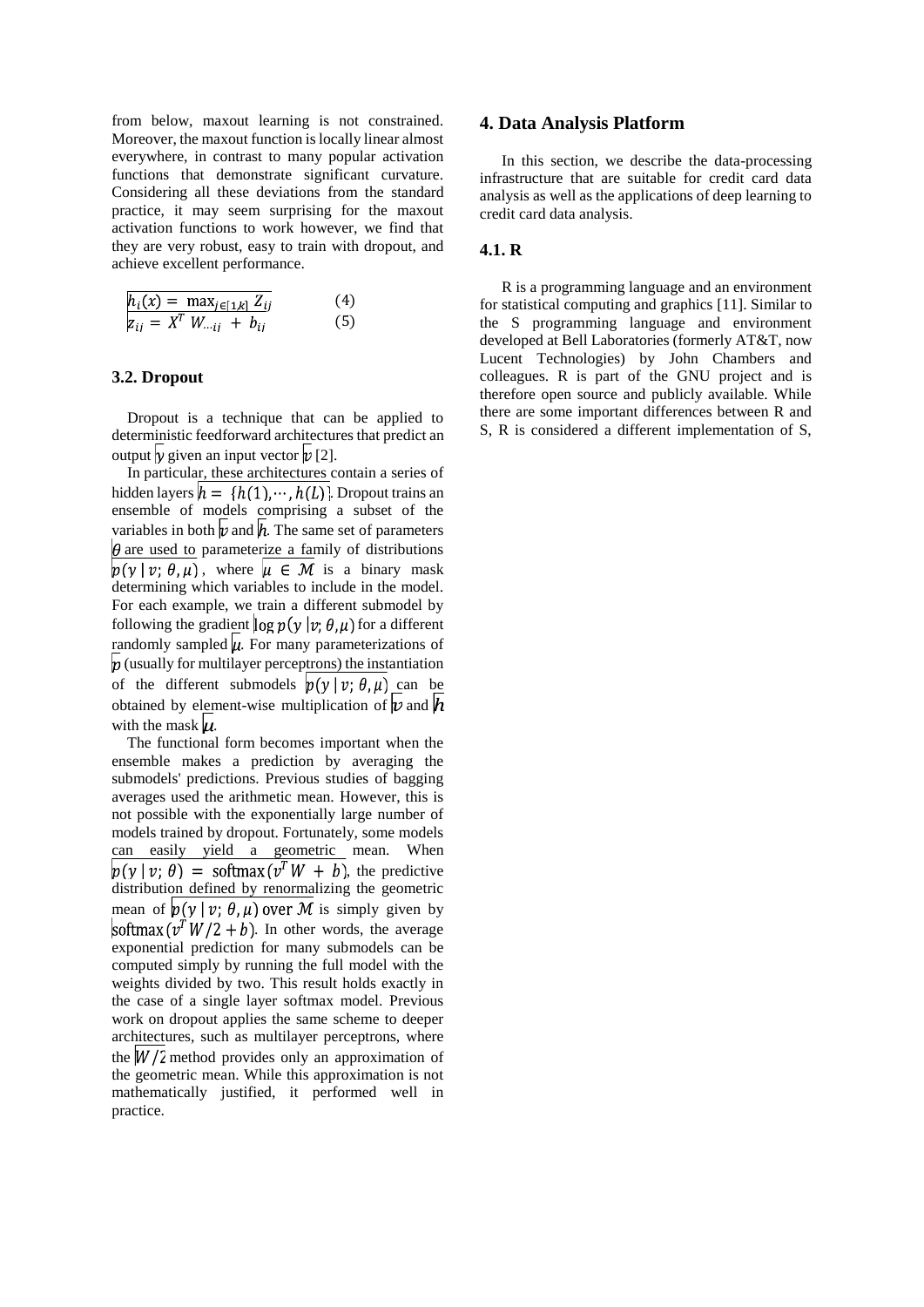#### **4.4. Apache Storm**

Apache Storm is designed to process data streams [15], with data conversion operations executed for continuously flowing data. The data source is called the spout, while the component that performs the conversion process is called the blot. Apache Storm is a model that performs processing via a combination of bolts from spouts.

#### **4.5. Apache Spark**

Apache Spark is another platform for processing large amounts of data [16] that uses generalized map reduce processing. The processing is performed by caching the work memory and designed to execute efficient iterative algorithms by maintaining the shared data that are used for repeated processing in the memory. Further, the machine learning and graph algorithm libraries that help in making Apache Spark an easy build environment for data stream mining are available, e.g.: H2O is a library providing deep learning operations for Spark [17], [18].

SparkR is an R package that provides a lightweight R-based frontend for Apache Spark [19]. In Spark 1.5.0, SparkR provides distributed data frame implementation that supports operations, such as selection, filtering, and aggregation, that are similar to those of R data frames such as dplyr, but for much larger datasets. SparkR also supports distributed machine learning using MLlib.

Herein, we perform credit card data analysis using both R and Spark. It is possible to use an extensive R library and obtain high computational performance via parallel and distributed processing provided by Spark.

# **5. Quick Deep Learning Methods for Time-Series Data**

The time required to perform a deep learning process is an important consideration as processing large amounts of multi-attribute data using deep learning certainly requires significant computation time. As such, it is difficult for the method to also consider the processing speed. To solve this problem, we propose the use of data stream mining without the accumulation of data. Here, it is possible to realize accelerated deep learning processing that stores data for only a short period of time using the data stream mining concept. More specifically, we propose the following three approaches that apply the concept of data stream mining to deep learning.

1. Approach 1: learning using differential data with the parameters obtained before the construction of the model

- 2. Approach 2: constructing a new model using differential data and the majority rule
- 3. Approach 3: construct a new model using differential data that failed the data judgment

To obtain the differential data, we consider the window width and propose two window width approaches: separation based on a period of time and separation based on the number of data points. Because the differential data exist only as a buffer with a short lifespan, it is possible to use the recent features for each judgment. Using approaches 2 and 3, we can construct multiple models, thereby creating the appearance of long-lifespan buffers that storage the previous models.

### **6. Experiments**

In previous research, we used the credit approval dataset from the UCI Machine Learning Repository to evaluate our experimental results [20]. In our previous study, the proposed methods were also validated using a large transaction dataset. We constructed this dataset from the actual credit card transaction dataset that contained the same number of attributes (i.e., 125), with random values within the same range specified for each attribute [8]. Herein, we applied our proposed method to large benchmark data and real transaction dataset from a real system.

#### **6.1. Large Benchmark Data**

For comparison of the proposed method, we evaluate our proposed method by using public timeseries benchmark data. We used the gas sensor dataset from the UCI Machine Learning repository [6]. We used the gas sensor array drift dataset at different concentrations data set. The data set contains 10 files which are divided depending on the periods, each file has included some gases and not included other gases. Also, the number of instances of gas is also different depending on the period. In the data set, the number of instances is 13,910 and the number of attributes is 129. Attributes include gas names, which are Ethanol, Ethylene, Ammonia, Acetaldehyde, Acetone, Toluene. Use of this data set is provided as a classification problem, regression analysis, clustering, analysis of causality. Journal of Fineractions (JITS) Notices (JITS) Notices (JITS) Notices (JITS) Notices (JITS) Approximate the Control of Internet Crisis (JITS) Notices (JITS), Notices (JITS), Notices (JITS), Notices (JITS), Notices (JITS),

#### **6.2. Real Transaction Dataset from a Real System**

Because the given dataset is huge, we constructed a sample dataset as follows (Table 1). Each data point corresponds to one transaction, and it has no structure. Note that there were some missing values in the data. All attributes except those labeled illegal were used.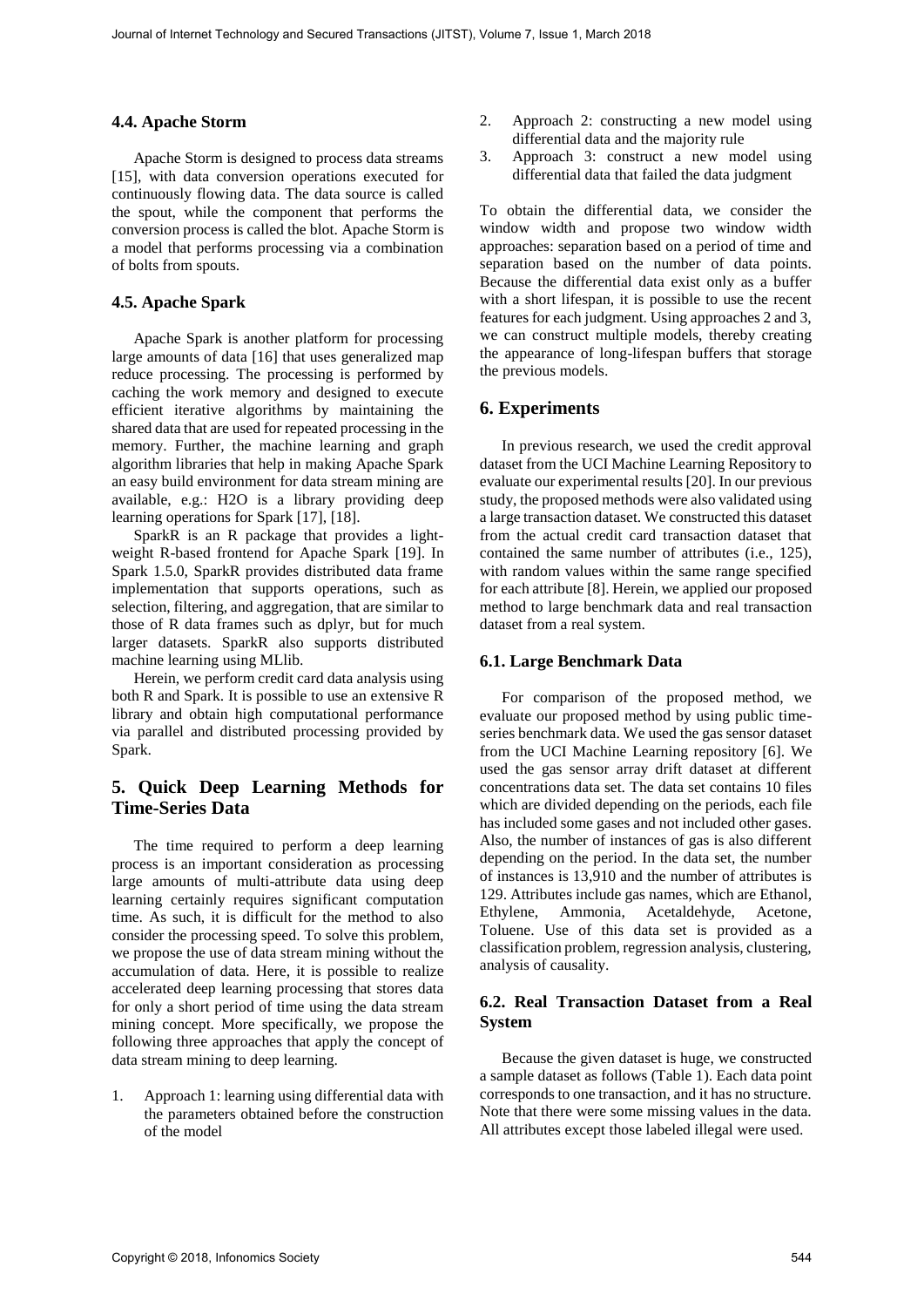The data were sampled from the two-day transaction data that were sorted by transaction time. These data were then divided into three equal parts, forming our learning dataset. We created a learning model from each learning dataset, and a majority decision was made via these learning models. Our evaluation data were sampled from the transaction data covering the immediately succeeding 10 days.

Table 1. Summary of the Credit Transaction Dataset

| Number of Instances     | 120,000                  |  |  |  |
|-------------------------|--------------------------|--|--|--|
| Number of Attributes    | 125                      |  |  |  |
| Number of Instances for | 20,000                   |  |  |  |
| Training                |                          |  |  |  |
| Class Distribution for  | Illegal: 382 (1.91%);    |  |  |  |
| Training                | legal: otherwise         |  |  |  |
| Number of Instance for  | 100,000                  |  |  |  |
| <b>Test</b>             |                          |  |  |  |
| Class Distribution for  | Illegal: 1,148 (1.148%); |  |  |  |
| Test                    | legal: otherwise         |  |  |  |

For our deep learning methods, we used the Scala library of H2O [17], [18]. H2O is not only a library for both Hadoop and Spark but also an R package. Further, as noted above, in deep learning, maxout is a popular function; however, we used the rectifier and tanh functions as the activation functions. We conducted verification while changing the number of iterations for learning (i.e., 10, 20, and 1000) and the number of hidden layers and neurons [i.e., (10,10,10) and (100,100,100)]. To tune for an optimum value, we conducted the experiments several times for determining the number of learns, hidden layers, and neurons in the hidden layer. For our experiments, we used OS Linux (VM on Windows7 64bit) on a machine powered by a 3.30 GHz Intel i303229 CPU and equipped with 4GB of RAM and 500GB of disk space.

# **7. Experimental Results**

# **7.1. Large Benchmark Data**

To verify our approach 3 of "Majority Rule Approach", we apply it to time series data set. The table 2 shows gas estimation result. According to the procedure of the proposed method, after creating the model using deep learning, we obtained 9 models. The incorrect rate of training data by each model is less than 50%, but incorrect rate of test data by each model is less than 60%. When majority voting of the proposed method with these 9 models, the incorrect rate was 95.96% and the model could not estimate gases correctly. The reason why the gases could not be identified is that there were files with no periodicity and gases not included in the file.

# **7.2. Real Transaction Dataset from a Real System**

To evaluate our results, we used the following metrics: (1) the correct answer rate, i.e., the ratio of transactions that were illegal actually illegal among the transactions that were deemed illegal and (2) the detection rate, i.e., the ratio of transactions judged to be invalid among all illegal transactions.

In Table 3, we summarize the experimental results. Here, the number of illegal judgments represents the number of transactions determined to be illegal based on our deep learning method, whereas the number of true illegal in judgements represents number of transactions determined to be illegal based on our deep learning method and its decision is true. Results obtained from the actual system using the logistic regression model contained 85 true illegal occurrences from 1,000 illegal judgments, with a correct answer rate of 8.50% and a detection rate of 7.40%.

### **8. Considerations**

#### **8.1. Large Benchmark Data**

In the model that makes a majority decision of the proposed method, the accuracy of each model may not be so high, but at least 50% is necessary. If the accuracy of the model is less than 50%, correctness of judgment by majority vote cannot be guaranteed.

When dealing with time series data, it is not suitable for the proposed method because it is difficult for the periodic feature to appear in the learning model or the prediction result unless it is a continuous period. There is a possibility that the method proposed in this paper is effective when creating a learning model with data that summarizes a certain period of continuous time. Consecutive periods need to match the characteristics of the data. In the case of seasonal data, if the data is created for each season and the learning model is created, the proposed method may be effective. Considering these points, it is necessary to properly separate the time series data with the proposed method is considered to be possible. Handling of classes not included in the data set needs to be considered appropriately. For example, it is conceivable to devise measures such as changing weights when majority votes are made according to classes included. Also, when an unclassified class appears in new data, it may be considered to assign it as an unknown class as an exception class by combining analysis as an outlier. By these ideas, it can be considered that it is possible to create a model with certain accuracy even for classes not included in a certain period in the proposed method. Just a then is entired to the secure through the secure of 100 years of 100 years of 100 years and the secure technology and the secure of Internet Transactions (JITST), Nearly Copyright Copyright Copyright Copyright Copy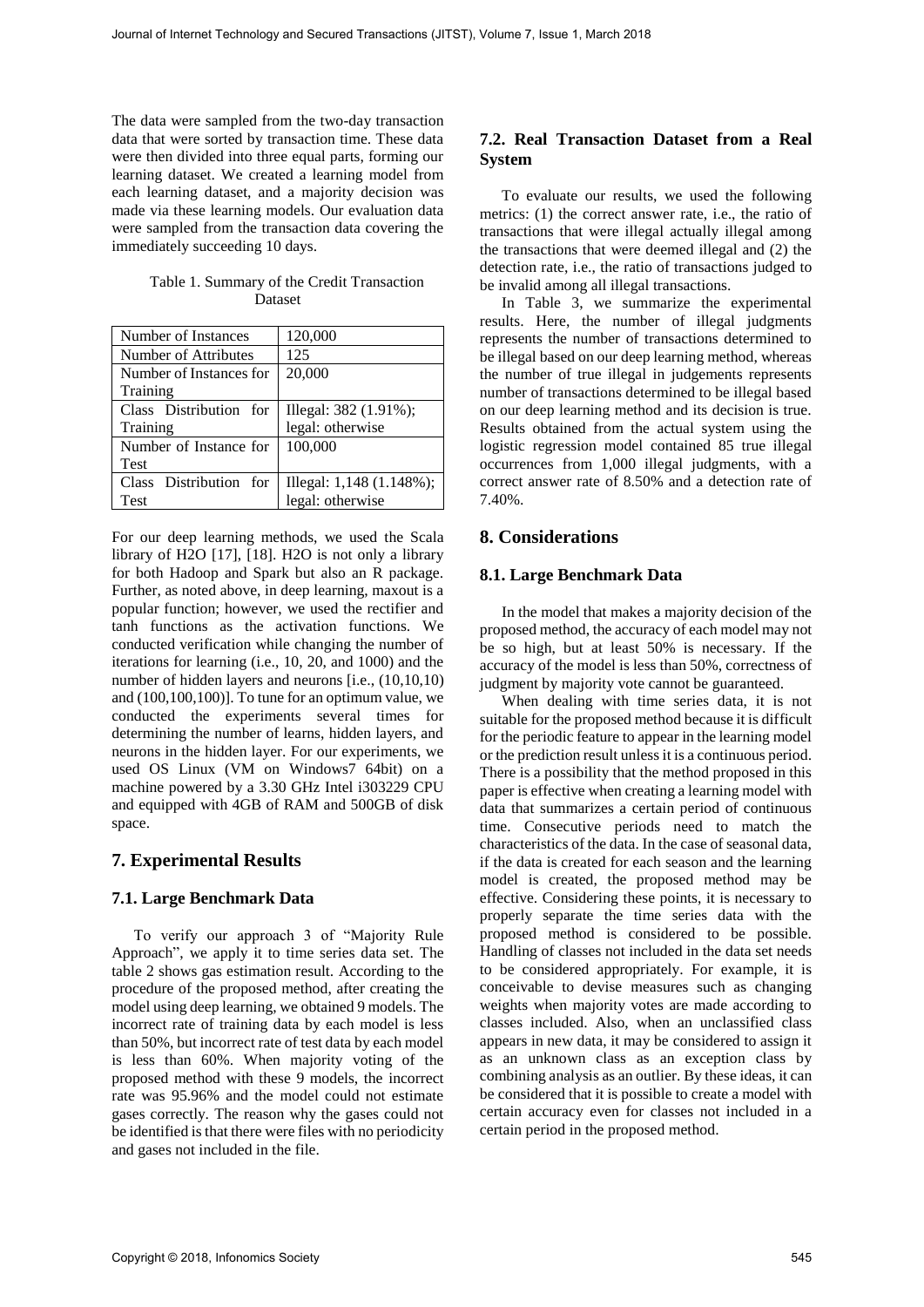|              | Acetaldehyde | Acetone | Ammonia  | Ethanol | Ethylene | Toluene |
|--------------|--------------|---------|----------|---------|----------|---------|
|              |              |         |          |         |          |         |
| Acetaldehyde |              | 212     | 349      | 16      |          | 20      |
| Acetone      | 188          | 70      | $\theta$ | 341     |          |         |
| Ammonia      | 50           | 28      |          | 489     | $\theta$ | 26      |
| Ethanol      | 55           | 287     | 13       | 67      | 174      |         |
| Ethylene     | 73           | 83      |          | 424     | $\theta$ | 20      |
| Toluene      | 89           | 135     | 265      |         | 100      |         |

Table 2. Gas Estimation Result by Proposed Method

|  |  |  | Table 3. Result of Credit Transaction Dataset |  |
|--|--|--|-----------------------------------------------|--|
|--|--|--|-----------------------------------------------|--|

|                                                                                                                                                                                                                                                                                                                                                                                                                                                                                                                                                                                                                                                                                                                                                                                                                                                                                                                                                                                                                                                                                                                                                                                                                       |                               |                      |           |          | Table 2. Gas Estimation Result by Proposed Method |                                                                                                        |                 |          |                                                                                                                                                                                                                                                                                                                                                                                                                                                                                                                                                                                                                                                                                                                                                                                                                                                                                                                                                                                                                                                                                                                        |
|-----------------------------------------------------------------------------------------------------------------------------------------------------------------------------------------------------------------------------------------------------------------------------------------------------------------------------------------------------------------------------------------------------------------------------------------------------------------------------------------------------------------------------------------------------------------------------------------------------------------------------------------------------------------------------------------------------------------------------------------------------------------------------------------------------------------------------------------------------------------------------------------------------------------------------------------------------------------------------------------------------------------------------------------------------------------------------------------------------------------------------------------------------------------------------------------------------------------------|-------------------------------|----------------------|-----------|----------|---------------------------------------------------|--------------------------------------------------------------------------------------------------------|-----------------|----------|------------------------------------------------------------------------------------------------------------------------------------------------------------------------------------------------------------------------------------------------------------------------------------------------------------------------------------------------------------------------------------------------------------------------------------------------------------------------------------------------------------------------------------------------------------------------------------------------------------------------------------------------------------------------------------------------------------------------------------------------------------------------------------------------------------------------------------------------------------------------------------------------------------------------------------------------------------------------------------------------------------------------------------------------------------------------------------------------------------------------|
|                                                                                                                                                                                                                                                                                                                                                                                                                                                                                                                                                                                                                                                                                                                                                                                                                                                                                                                                                                                                                                                                                                                                                                                                                       |                               | Acetaldehyde         | Acetone   |          | Ammonia                                           | Ethanol                                                                                                | Ethylene        |          | Toluene                                                                                                                                                                                                                                                                                                                                                                                                                                                                                                                                                                                                                                                                                                                                                                                                                                                                                                                                                                                                                                                                                                                |
| Acetaldehyde                                                                                                                                                                                                                                                                                                                                                                                                                                                                                                                                                                                                                                                                                                                                                                                                                                                                                                                                                                                                                                                                                                                                                                                                          | 2                             |                      | 212       |          | 349                                               | 16                                                                                                     | 1               |          | 20                                                                                                                                                                                                                                                                                                                                                                                                                                                                                                                                                                                                                                                                                                                                                                                                                                                                                                                                                                                                                                                                                                                     |
| Acetone                                                                                                                                                                                                                                                                                                                                                                                                                                                                                                                                                                                                                                                                                                                                                                                                                                                                                                                                                                                                                                                                                                                                                                                                               | 188                           |                      | 70        |          | $\boldsymbol{0}$                                  | 341                                                                                                    | $\theta$        |          | 1                                                                                                                                                                                                                                                                                                                                                                                                                                                                                                                                                                                                                                                                                                                                                                                                                                                                                                                                                                                                                                                                                                                      |
| Ammonia                                                                                                                                                                                                                                                                                                                                                                                                                                                                                                                                                                                                                                                                                                                                                                                                                                                                                                                                                                                                                                                                                                                                                                                                               | 50                            |                      | 28        |          | $\overline{7}$                                    | 489                                                                                                    | $\Omega$        |          | 26                                                                                                                                                                                                                                                                                                                                                                                                                                                                                                                                                                                                                                                                                                                                                                                                                                                                                                                                                                                                                                                                                                                     |
| Ethanol                                                                                                                                                                                                                                                                                                                                                                                                                                                                                                                                                                                                                                                                                                                                                                                                                                                                                                                                                                                                                                                                                                                                                                                                               | 55                            |                      | 287       |          | 13                                                | 67<br>174                                                                                              |                 |          | $\overline{4}$                                                                                                                                                                                                                                                                                                                                                                                                                                                                                                                                                                                                                                                                                                                                                                                                                                                                                                                                                                                                                                                                                                         |
| Ethylene<br>Toluene                                                                                                                                                                                                                                                                                                                                                                                                                                                                                                                                                                                                                                                                                                                                                                                                                                                                                                                                                                                                                                                                                                                                                                                                   | 73<br>89                      |                      | 83<br>135 |          | $\mathbf{0}$<br>265                               | 424<br>11                                                                                              | $\Omega$<br>100 |          | 20<br>$\mathbf{0}$                                                                                                                                                                                                                                                                                                                                                                                                                                                                                                                                                                                                                                                                                                                                                                                                                                                                                                                                                                                                                                                                                                     |
|                                                                                                                                                                                                                                                                                                                                                                                                                                                                                                                                                                                                                                                                                                                                                                                                                                                                                                                                                                                                                                                                                                                                                                                                                       |                               |                      |           |          | Table 3. Result of Credit Transaction Dataset     |                                                                                                        |                 |          |                                                                                                                                                                                                                                                                                                                                                                                                                                                                                                                                                                                                                                                                                                                                                                                                                                                                                                                                                                                                                                                                                                                        |
|                                                                                                                                                                                                                                                                                                                                                                                                                                                                                                                                                                                                                                                                                                                                                                                                                                                                                                                                                                                                                                                                                                                                                                                                                       |                               | Simple Deep Learning |           |          |                                                   | Majority Rule Deep Learning                                                                            |                 |          |                                                                                                                                                                                                                                                                                                                                                                                                                                                                                                                                                                                                                                                                                                                                                                                                                                                                                                                                                                                                                                                                                                                        |
|                                                                                                                                                                                                                                                                                                                                                                                                                                                                                                                                                                                                                                                                                                                                                                                                                                                                                                                                                                                                                                                                                                                                                                                                                       |                               | 10 times             |           | 20 times |                                                   | 10 times                                                                                               |                 | 20 times |                                                                                                                                                                                                                                                                                                                                                                                                                                                                                                                                                                                                                                                                                                                                                                                                                                                                                                                                                                                                                                                                                                                        |
| Number<br>of<br>Judgment                                                                                                                                                                                                                                                                                                                                                                                                                                                                                                                                                                                                                                                                                                                                                                                                                                                                                                                                                                                                                                                                                                                                                                                              | Illegal                       | 2,986                |           | 1,862    |                                                   | 2,420                                                                                                  | 2,462           |          |                                                                                                                                                                                                                                                                                                                                                                                                                                                                                                                                                                                                                                                                                                                                                                                                                                                                                                                                                                                                                                                                                                                        |
| Judgements                                                                                                                                                                                                                                                                                                                                                                                                                                                                                                                                                                                                                                                                                                                                                                                                                                                                                                                                                                                                                                                                                                                                                                                                            | Number of True Illegal<br>567 |                      |           | 574      |                                                   | 257                                                                                                    | 340             |          |                                                                                                                                                                                                                                                                                                                                                                                                                                                                                                                                                                                                                                                                                                                                                                                                                                                                                                                                                                                                                                                                                                                        |
| 18.88%<br><b>Correct Answer Rate</b>                                                                                                                                                                                                                                                                                                                                                                                                                                                                                                                                                                                                                                                                                                                                                                                                                                                                                                                                                                                                                                                                                                                                                                                  |                               |                      | 30.82 %   |          | 11.54 %                                           |                                                                                                        | 13.81 %         |          |                                                                                                                                                                                                                                                                                                                                                                                                                                                                                                                                                                                                                                                                                                                                                                                                                                                                                                                                                                                                                                                                                                                        |
| <b>Detection Rate</b>                                                                                                                                                                                                                                                                                                                                                                                                                                                                                                                                                                                                                                                                                                                                                                                                                                                                                                                                                                                                                                                                                                                                                                                                 |                               | 49.39 %              |           | 50.00 %  |                                                   | 24.13 %                                                                                                |                 | 29.62 %  |                                                                                                                                                                                                                                                                                                                                                                                                                                                                                                                                                                                                                                                                                                                                                                                                                                                                                                                                                                                                                                                                                                                        |
| 8.2. Real Transaction Dataset from a Real<br><b>System</b><br>As presented in our results, the proposed method<br>exhibited better performance than the actual system<br>but was inferior to simple deep learning, because there<br>were variations in the fraudulent data within the<br>dataset and the models were overfitted to these data.<br>Although satisfactory accuracy levels were not<br>obtained as a result of our proposed work, there are<br>areas that clearly have room for improvement,<br>including parameter tuning and the selection method<br>for learning data. In the future, we believe that our<br>approach will be worthy of consideration as a<br>candidate for high speed processing.<br>9. Conclusions<br>Herein, we considered the application of deep<br>learning to credit card data analysis. We introduced<br>two major applications and proposed methods for<br>applying deep learning techniques to these<br>applications. To verify our proposed methods, we<br>used benchmark experiments with other machine<br>learning approaches. Through our experiments, wes<br>confirmed that using deep learning, we achieved the<br>same level of accuracy as with the Gaussian kernel |                               |                      |           |          | processing.<br>use rates.<br>10. References       | validated using a large-scale transaction dataset.<br>Available: http://dx.doi.org/10.1561/2200000006. |                 |          | SVM method. Our proposed methods were also<br>We found that deep learning requires a significant<br>amount of time to process such large amounts of data.<br>Therefore, we proposed three different quick<br>approaches to deep learning for time-series data.<br>Although our proposed method performed better than<br>the actual system, it was inferior to simple deep<br>learning. As a result, we did not attain a satisfactory<br>level of accuracy. As such, there are areas that clearly<br>show room for improvement, including parameter<br>tuning and the selection method for learning data. In<br>the future, we believe that our approach will be<br>worthy of consideration as a candidate for high-speed<br>Given these results, our future works focuses on<br>parameter tuning and the selection method for<br>learning data. We also plan to verify the performance<br>for an entire dataset that has considerably low illegal<br>[1] Y. Bengio, "Learning deep architectures for AI,"<br>Found. Trends Mach. Learn., vol. 2, no. 1, pp. 1-127,<br>Jan. 2009, (Access Date: 15-Nov-2017). [Online]. |
| Copyright © 2018, Infonomics Society                                                                                                                                                                                                                                                                                                                                                                                                                                                                                                                                                                                                                                                                                                                                                                                                                                                                                                                                                                                                                                                                                                                                                                                  |                               |                      |           |          |                                                   |                                                                                                        |                 |          |                                                                                                                                                                                                                                                                                                                                                                                                                                                                                                                                                                                                                                                                                                                                                                                                                                                                                                                                                                                                                                                                                                                        |

### **8.2. Real Transaction Dataset from a Real System**

# **9. Conclusions**

# **10. References**